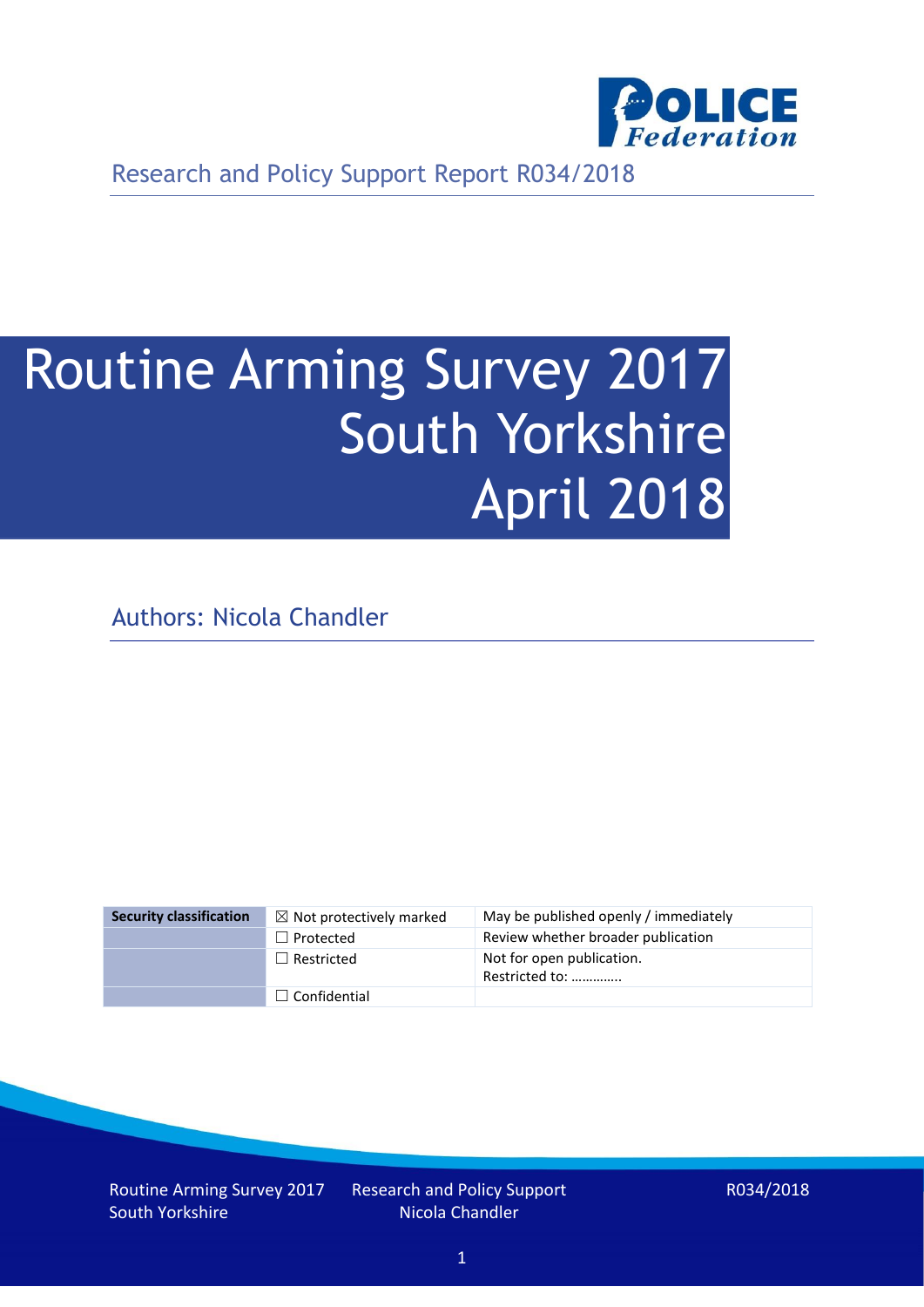## **INTRODUCTION**

This report provides a summary of responses to the PFEW routine arming survey received from respondents in South Yorkshire.

The PFEW routine arming survey was open between 31st July and 1st September 2017. The survey asked respondents about their experiences and attitudes in the following areas:

- Satisfaction with their current access to armed support
- Views on routine arming
- Views on other protective measures and equipment
- The number of times respondents had felt their life had been threatened at work in the last two years

Where appropriate, details of average responses for the police service as a whole are also presented, differences between the national and local responses have not been tested statistically and therefore any differences reported are for guidance only and must be treated with caution.

#### **RESPONSE RATE AND RESPONDENTS**

634 responses were received from respondents in South Yorkshire. This reflects a response rate of approximately 26%, based on Home Office figures from 2017. This compares to a national response rate of 27% of federated rank members.

The findings presented in this report have a margin of error of 3%. This margin of error has been calculated using the number of responses received from officers in South Yorkshire compared to the number of officers in the force as a whole. A margin of error of 5% or less is generally considered to be within the normal bounds of academic rigor. If this threshold has not been met, the results from this report must be interpreted more cautiously.

83% of responses from South Yorkshire were received from male officers and 17% of responses were from female officers. 80% of respondents were Constables, 16% were Sergeants and 4% were Inspectors or Chief Inspectors.

64% of respondents said that they were in a frontline role.

Routine Arming Survey 2017 South Yorkshire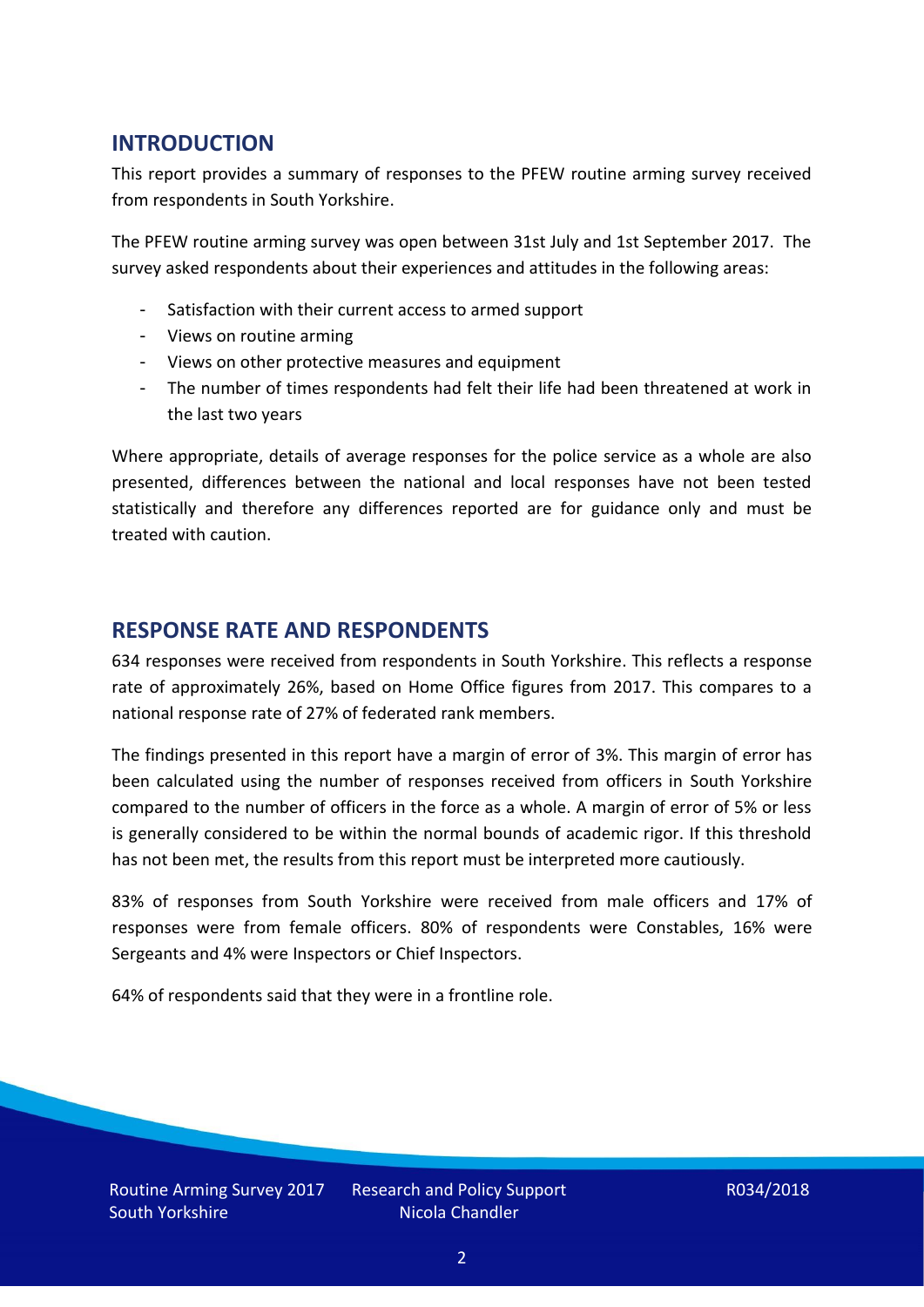## **SATISFACTION WITH CURRENT ARMED SUPPORT**

Of those respondents who had a view, 41% within South Yorkshire said that they were either very or fairy satisfied that armed support would be readily available should they require it. In comparison, 59% were either not very or not at all satisfied that armed support would be available.

Nationally, 43% of respondents were either very or fairly satisfied that armed support would be readily available should they require it.

|                                                                                               | <b>Very satisfied</b> | <b>Fairly</b><br>satisfied | Not very<br>satisfied | Not at all<br>satisfied |
|-----------------------------------------------------------------------------------------------|-----------------------|----------------------------|-----------------------|-------------------------|
| How satisfied are you<br>that armed support is<br>readily available should<br>you require it? | 5%                    | 36%                        | 39%                   | 20%                     |

## **VIEWS ON ROUTINE ARMING**

35% of respondents within South Yorkshire said that they were in favour of routine arming, insofar as they felt all officers should receive appropriate training and be armed at all times when on duty. This compares to 34% of respondents across England and Wales as a whole.

| All police officers<br>should receive<br>appropriate training<br>and be armed at all<br>times when on duty | All police officers<br>should receive<br>appropriate training<br>and firearms should<br>be issued to them as<br>and when necessary | <b>Firearms should not</b><br>be issued to all<br>police officers, but<br>more officers should<br>receive appropriate<br>training and be issue | The present number<br>of officers who are<br>specially trained to<br>carry firearms is<br>about right |  |
|------------------------------------------------------------------------------------------------------------|------------------------------------------------------------------------------------------------------------------------------------|------------------------------------------------------------------------------------------------------------------------------------------------|-------------------------------------------------------------------------------------------------------|--|
| 35%                                                                                                        | 18%                                                                                                                                | 42%                                                                                                                                            | 5%                                                                                                    |  |

61% of respondents within South Yorkshire said that they would be prepared to be routinely armed whilst on duty. Nationally, this proportion was 55%. 7% of respondents within South

Routine Arming Survey 2017 South Yorkshire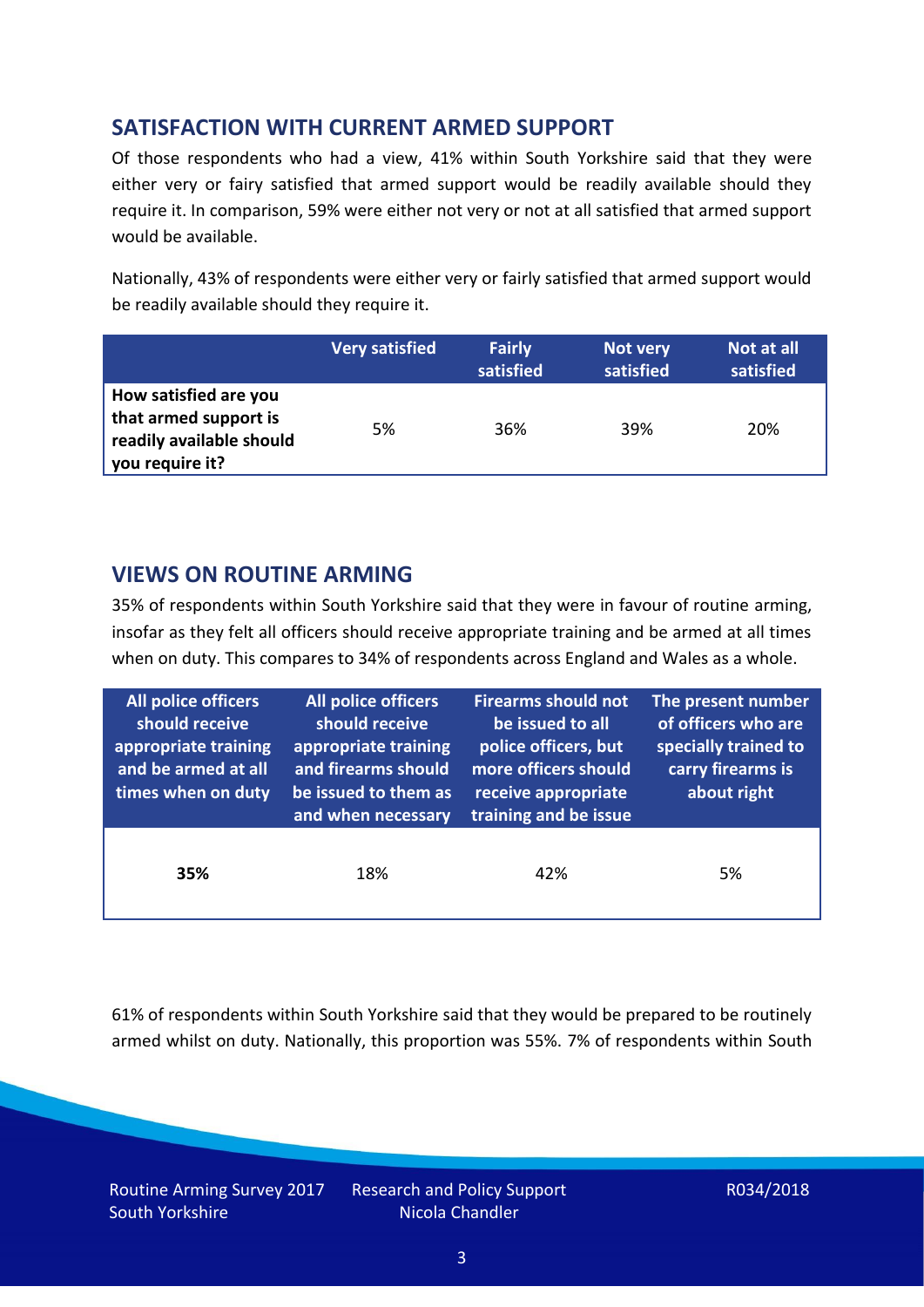Yorkshire, said that they would not carry a firearm whilst on duty under any circumstances, compared to 11% of respondents in England and Wales as a whole.

| I would be prepared<br>to carry a firearm at<br>all times on duty | I would be prepared<br>to carry a firearm<br>whilst on duty if<br>necessary | I would be prepared<br>to carry a firearm<br>whilst on duty if<br>ordered to do so | Under no<br>circumstances would<br>I carry a firearm<br>whilst on duty |  |  |
|-------------------------------------------------------------------|-----------------------------------------------------------------------------|------------------------------------------------------------------------------------|------------------------------------------------------------------------|--|--|
| 61%                                                               | 20%                                                                         | 12%                                                                                | 7%                                                                     |  |  |

### **VIEWS ON OTHER PROTECTIVE MEASURES AND EQUIPMENT**

7% of respondents in South Yorkshire (for whom it is applicable to their role), said that they currently had access to double crewing at all times whilst on duty; 69%, said that they wanted access to double crewing at all times whilst on duty.

The proportion of respondents in South Yorkshire who said that they have access to double crewing at all times on duty is lower than the national figure, where 11% of respondents have access to double crewing.

13% of respondents in South Yorkshire (for whom it is applicable to their role), had access to Taser at all times whilst on duty; in comparison 77% said that they wanted to have access to Taser at all times whilst on duty.

The proportion of respondents in South Yorkshire who have access to Taser at all times whilst on duty is lower than the proportion of respondents in England and Wales who had access to Taser at all time, which was 22%.

1% of respondents in South Yorkshire (for whom it is applicable to their role), currently had access to Body Worn Video at all times whilst on duty; 59% wanted access to Body Worn Video at all times.

The proportion of respondents in South Yorkshire who have access to Body Worn Video at all times whilst on duty is lower than in England and Wales as a whole; nationally 55% of respondents reported having access to Body Worn Video at all times whilst on duty.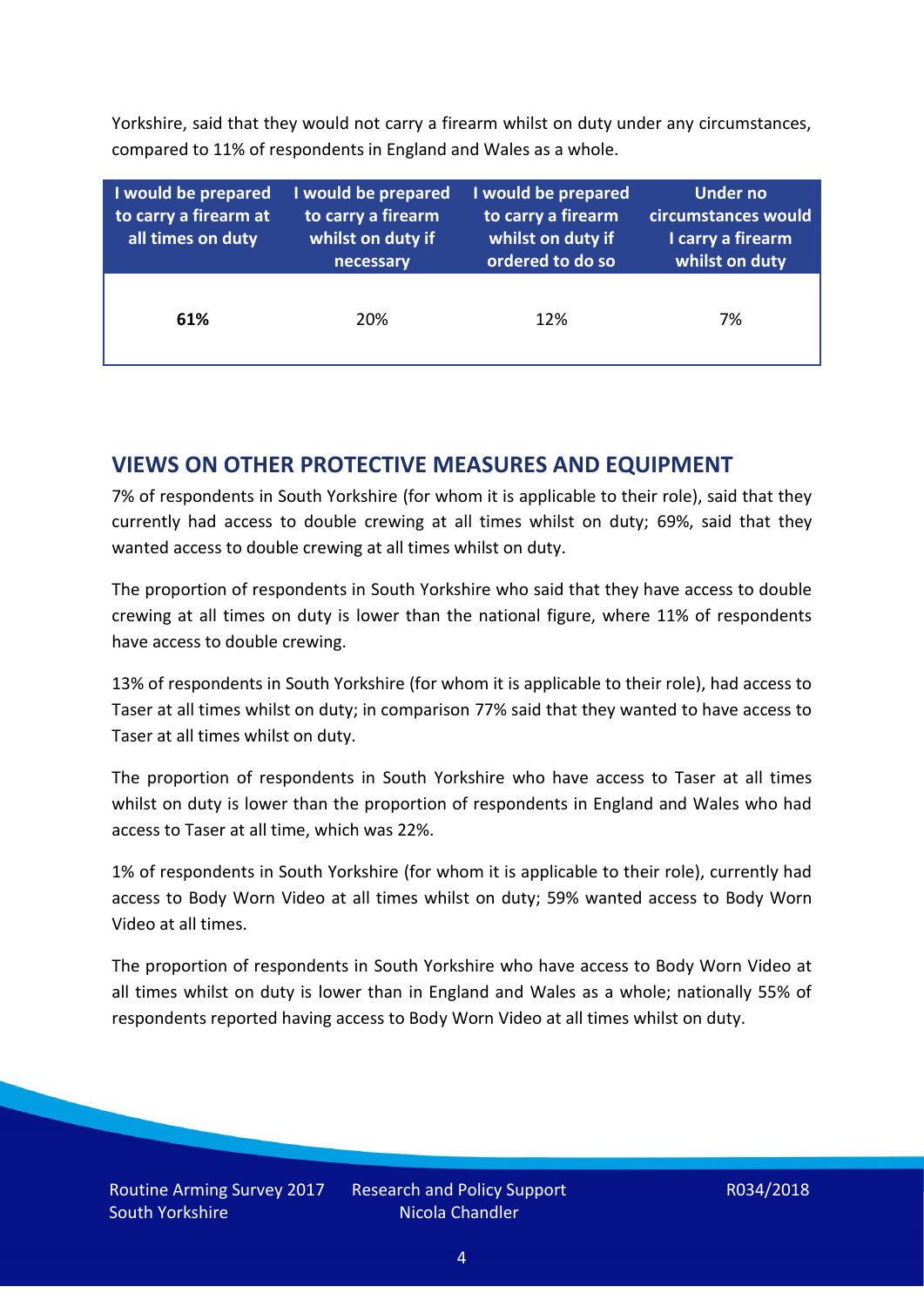| Officers regularly have access to (for<br>whom its applicable to their role): | <b>Double</b><br>crewing | <b>Body Worn</b><br><b>Video</b> | Taser |
|-------------------------------------------------------------------------------|--------------------------|----------------------------------|-------|
| <b>Never</b>                                                                  | 5%                       | 97%                              | 48%   |
| When deemed necessary by an officer<br>with appropriate authority             | 22%                      | 1%                               | 8%    |
| Upon my request whilst I am on duty                                           | 7%                       | 1%                               | 5%    |
| At all times whilst I am on duty                                              | 7%                       | 1%                               | 13%   |

#### **THREATS TO LIFE**

58% of respondents in South Yorkshire said that they had felt that their life was in serious danger at least once in the last two years as a result of a threat by a member the public whilst on duty. This is higher than the 54% of respondents within England and Wales as a whole who felt that their life had been in serious danger in the last two years.

A more detailed breakdown of the number of times respondents in South Yorkshire felt that their life had been in serious danger in the last two years is provided below.

|                                                                                                                                                                              | <b>None</b> | One | Two | Three to<br>four | Five to<br><b>six</b> | <b>Seven</b><br>or more |
|------------------------------------------------------------------------------------------------------------------------------------------------------------------------------|-------------|-----|-----|------------------|-----------------------|-------------------------|
| How many times in the<br>last two years have you<br>felt that your life was in<br>serious danger as a result<br>of a threat by a member<br>of the public, whilst on<br>duty? | 42%         | 14% | 15% | 15%              | 6%                    | 8%                      |